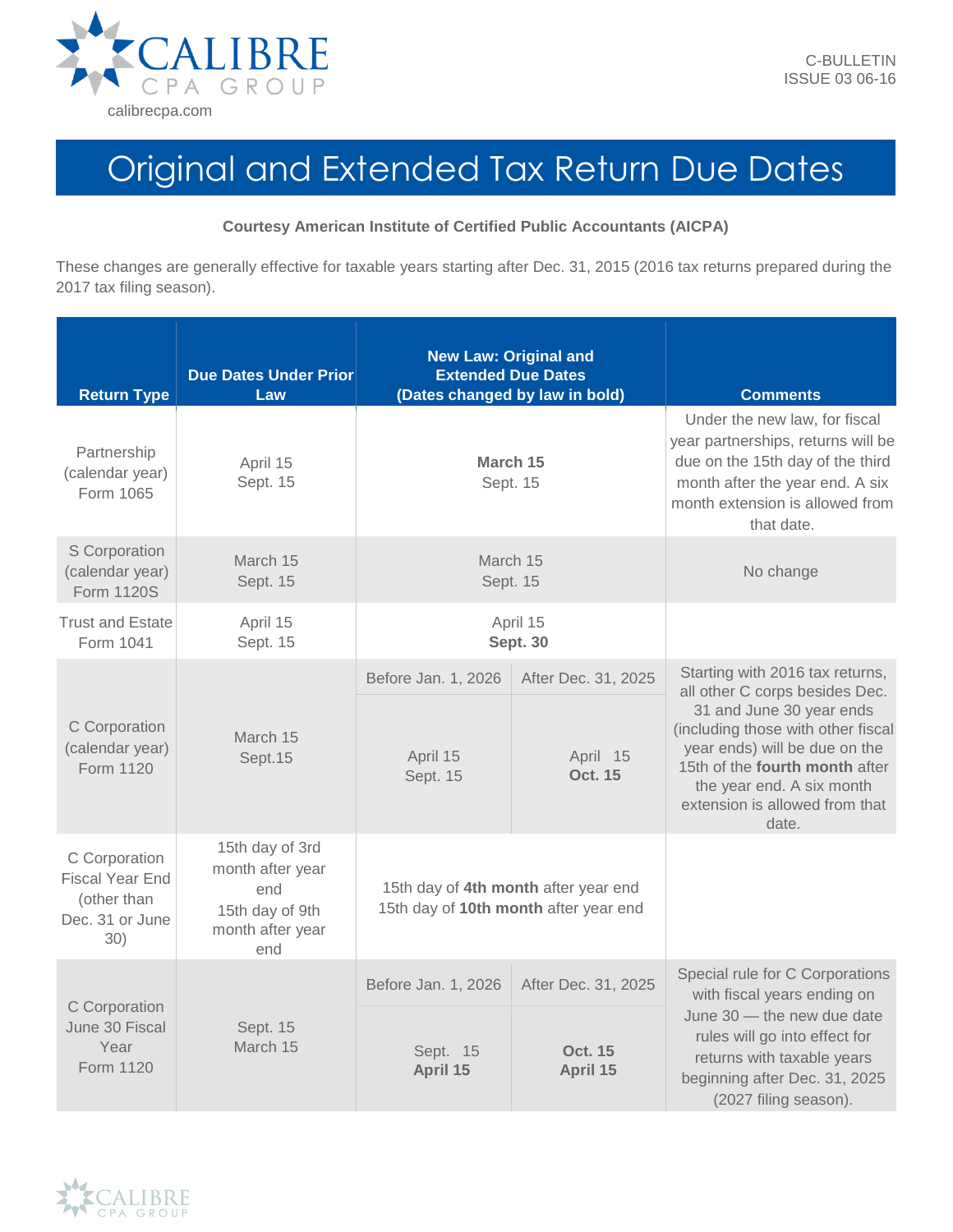

| <b>Return Type</b>                                    | <b>Due Dates Under Prior</b><br>Law                             | <b>New Law: Original and</b><br><b>Extended Due Dates</b><br>(Dates changed by law in bold)                                             | <b>Comments</b>                                                                                                                                |
|-------------------------------------------------------|-----------------------------------------------------------------|-----------------------------------------------------------------------------------------------------------------------------------------|------------------------------------------------------------------------------------------------------------------------------------------------|
| Individual<br>Form 1040                               | April 15<br>Oct. 15                                             | April 15<br>Oct. 15                                                                                                                     | No change                                                                                                                                      |
| Exempt<br>Organizations<br><b>Forms 990</b>           | <b>May 15</b><br>Aug. 15<br><b>Nov. 15</b>                      | May 15<br><b>Nov. 15</b>                                                                                                                | New extension will be a single,<br>automatic six month extension,<br>eliminating the need to<br>process the current first 90-day<br>extension. |
| Employee<br><b>Benefit Plans</b><br>Form 5500         | July 31<br>Oct. 15                                              | July 31<br>Oct. 15                                                                                                                      | No change. (Federal law<br>enacted in December 2015<br>repealed a previously enacted<br>extension.)                                            |
| Foreign<br>Trusts with a<br>U.S. Owner<br>Form 3520-A | March 15<br>Sept. 15                                            | March 15<br>Sept. 15                                                                                                                    | No change                                                                                                                                      |
| <b>FinCEN</b><br>Report 114                           | June 30                                                         | April 15<br>Oct. 15                                                                                                                     | Foreign Bank and Financial<br><b>Accounts Report (FBAR)</b>                                                                                    |
| Information<br>Returns (i.e.,<br>W-2 and<br>1099s)    | To IRS/SSA - Feb. 28<br>and March 31 if filed<br>electronically | Forms W-2 and certain 1099-MISC due to<br>IRS/SSA<br>Jan. 31. All other Forms 1099 due<br>Feb. 28; March 31 if filed<br>electronically. | Form W-2 and most<br>Forms 1099-MISC due to<br>IRS/SSA Jan. 31 (same date<br>they are due to the taxpayer).                                    |

**Revised Jan. 22, 2016.**

## **Extended Due Dates**

These dates apply for taxable years beginning after Dec. 31, 2015 (2017 filing season – for 2016 tax returns).

- **Forms 1040, 1065 and 1120S** shall be a six month period beginning on the due date for filing the return (without regard to any extensions).
- **Form 1041** shall be a 5½ month period beginning on the due date for filing the return (without regard to any extensions).
- **Form 1120** generally shall be a six month period beginning on the due date for filing the return (without regard to any extensions). Note that Dec. 31 year end C corporations before Jan. 1, 2026, shall have a five month extension, and June 30 year end C corporations before Jan 1, 2026, shall have a seven month extension.
- **Form 3520,** Annual Return to Report Transactions with Foreign Trusts and Receipt of Certain Foreign Gifts, for calendar year filers shall have due date of April 15, with maximum extension for a six month period ending Oct. 15.
- **Form 3520–A,** Annual Information Return of a Foreign Trust with a United States Owner, shall be the 15th day of the 3rd month after the close of the trust's taxable year, and the maximum extension shall be a six month period beginning on such day.
- **Forms 990 (series)** returns of organizations exempt from income tax shall be an automatic six month period beginning on the due date for filing the return (without regard to any extensions).